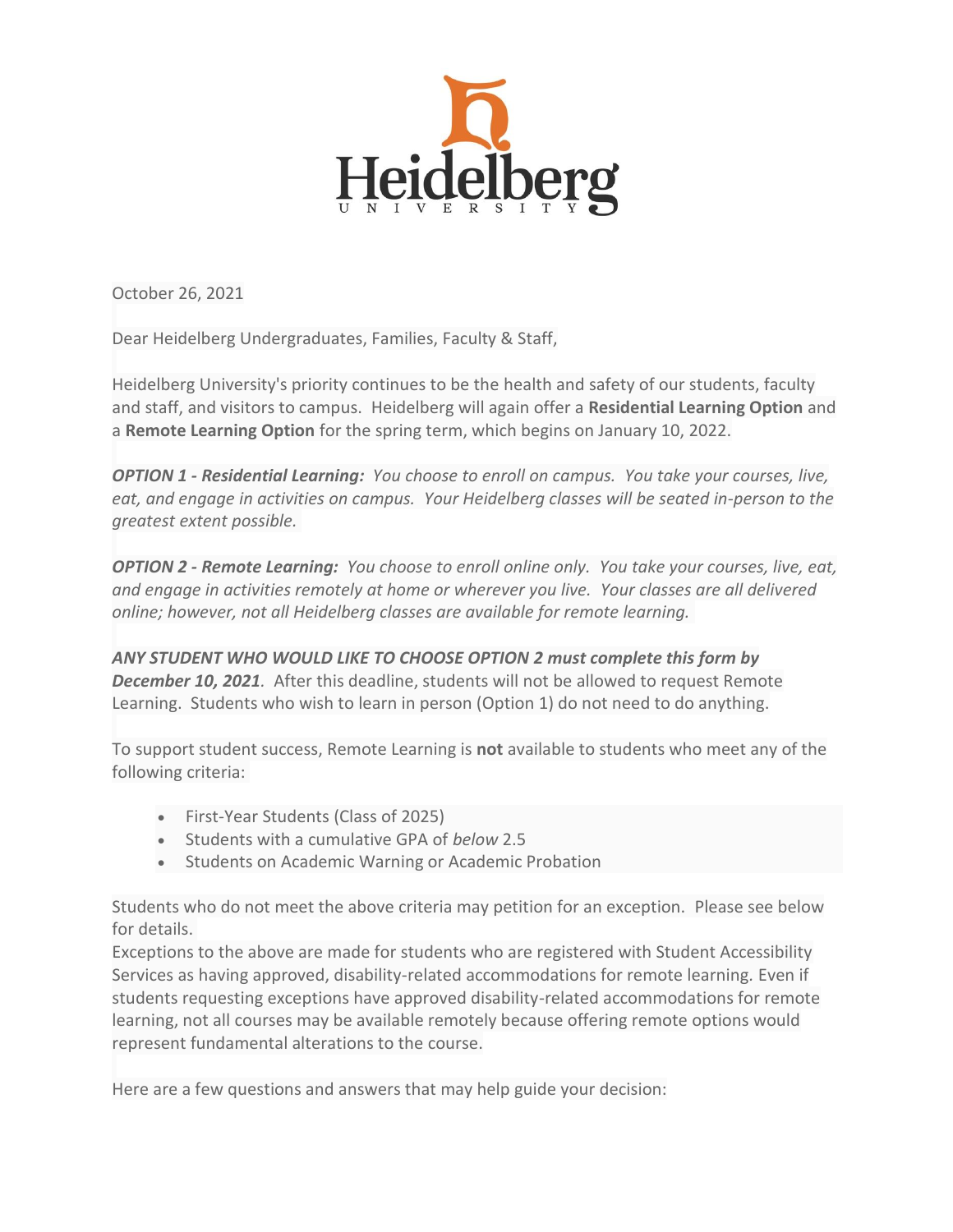### **Q: With Option 1 – Residential Learning, will all classes be held in-person? Could some be online?**

A: *Courses will be delivered via several different modalities: some seated face-to-face, some hybrid face-to-face/online, and some completely online.*

## **Q: With Option 2 – Remote Learning, will all classes be available remotely?**

*A: No; some classes are not available remotely. Students will have to take this into consideration when choosing Option 1 or Option 2. If you choose Option 2 and study entirely online, please consult your academic advisor to determine how best to manage your course of study to plan for in-person courses in a later term.*

# **Q: What if I want to do Option 2 -- Remote Learning, but do not meet the eligibility criteria?**

A: Students who do not meet the class standing, GPA, or Satisfactory Academic Progress requirements may petition for an exception to the Remote Option restrictions. The petition is a multi-step process:

- 1. First, submit the form to request Option 2.
- 2. You will receive an initial denial of your request, based on your GPA, class standing, or academic progress to date. The denial email will include a link to the form you need to complete to petition for an exception to the Remote Option restrictions.
- 3. Submit the Remote Option Exception Petition **no later than January 3**.

### **Q: How can I find out what classes are NOT offered remotely?**

A: *All classes NOT available with a remote option are listed [here.](https://heidelberg.us1.list-manage.com/track/click?u=aedcf85e9275dba4a51d423f2&id=e243970ec5&e=5208781db9)*

### **Q: What if I decide on Option 2 – Remote Learning, but some of my classes aren't available online?**

*A: If you request Option 2 - Remote Learning, and some of your classes are not available online, your initial request will be denied. You will need to work with your academic advisor to weigh your options and determine if you can change your schedule to study remotely. In some cases, choosing Option 2 may impact your degree progression.*

### **Q: How does my decision affect my financial aid?**

*A: Heidelberg will recalculate financial aid packages based on a 15% tuition discount and incorporate no charges for room, board, or fees for students who choose Option 2 – Remote Learning.*

### **Q: How much will I pay if I choose Option 2?**

*A: A number of factors play into your total tuition cost. You can use this [chart](https://heidelberg.us1.list-manage.com/track/click?u=aedcf85e9275dba4a51d423f2&id=268900a34c&e=5208781db9) to help you determine what you will pay for Option 2 - Remote Learning.*

#### **Q: If I select Option 2, will I be allowed to participate in in-person co-curricular and extracurricular campus activities?**

*A: No. Students who select Option 2 will be fully remote for the semester. They will not be able to participate in-person in athletics, theater, music ensembles, etc.*